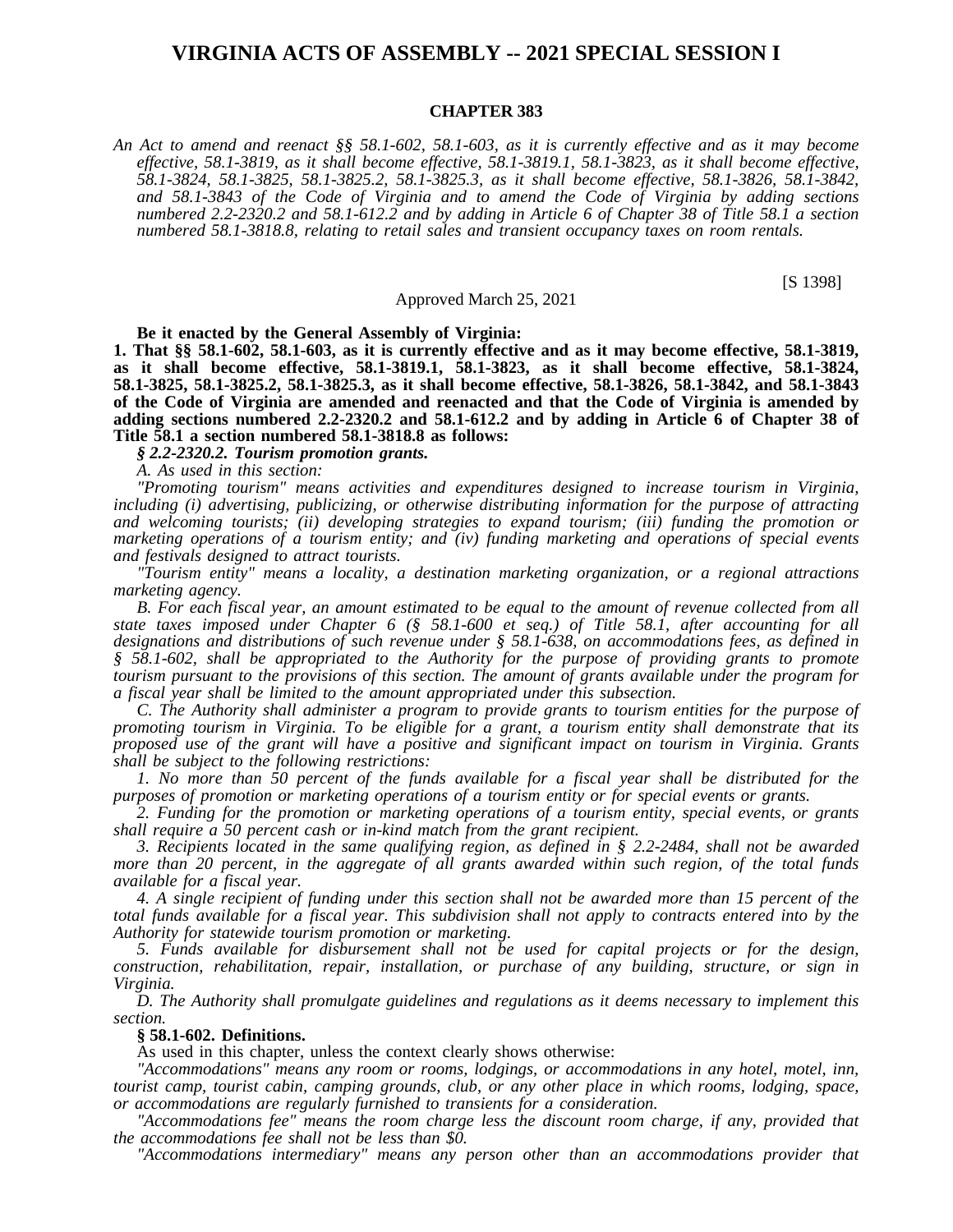*facilitates the sale of an accommodation, charges a room charge to the customer, and charges an accommodations fee to the customer, which fee it retains as compensation for facilitating the sale. For purposes of this definition, "facilitates the sale" includes brokering, coordinating, or in any other way arranging for the purchase of the right to use accommodations via a transaction directly, including via one or more payment processors, between a customer and an accommodations provider.*

*"Accommodations intermediary" does not include a person:*

*1. If the accommodations are provided by an accommodations provider operating under a trademark, trade name, or service mark belonging to such person; or*

2. Who facilitates the sale of an accommodation if  $(i)$  the price paid by the customer to such person *is equal to the price paid by such person to the accommodations provider for the use of the accommodations and (ii) the only compensation received by such person for facilitating the sale of the accommodation is a commission paid from the accommodations provider to such person.*

*"Accommodations provider" means any person that furnishes accommodations to the general public* for compensation. The term "furnishes" includes the sale of use or possession or the sale of the right to *use or possess.*

"Advertising" means the planning, creating, or placing of advertising in newspapers, magazines, billboards, broadcasting and other media, including, without limitation, the providing of concept, writing, graphic design, mechanical art, photography and production supervision. Any person providing advertising as defined in this section shall be deemed to be the user or consumer of all tangible personal property purchased for use in such advertising.

*"Affiliate" means the same as such term is defined in § 58.1-439.18.*

"Amplification, transmission and distribution equipment" means, but is not limited to, production, distribution, and other equipment used to provide Internet-access services, such as computer and communications equipment and software used for storing, processing and retrieving end-user subscribers' requests.

"Business" includes any activity engaged in by any person, or caused to be engaged in by him, with the object of gain, benefit or advantage, either directly or indirectly.

"Cost price" means the actual cost of an item or article of tangible personal property computed in the same manner as the sales price as defined in this section without any deductions therefrom on account of the cost of materials used, labor, or service costs, transportation charges, or any expenses whatsoever.

"Custom program" means a computer program that is specifically designed and developed only for one customer. The combining of two or more prewritten programs does not constitute a custom computer program. A prewritten program that is modified to any degree remains a prewritten program and does not become custom.

*"Discount room charge" means the full amount charged by the accommodations provider to the accommodations intermediary, or an affiliate thereof, for furnishing the accommodations.*

"Distribution" means the transfer or delivery of tangible personal property for use, consumption, or storage by the distributee, and the use, consumption, or storage of tangible personal property by a person that has processed, manufactured, refined, or converted such property, but does not include the transfer or delivery of tangible personal property for resale or any use, consumption, or storage otherwise exempt under this chapter.

"Gross proceeds" means the charges made or voluntary contributions received for the lease or rental of tangible personal property or for furnishing services, computed with the same deductions, where applicable, as for sales price as defined in this section over the term of the lease, rental, service, or use, but not less frequently than monthly. "Gross proceeds" does not include finance charges, carrying charges, service charges, or interest from credit extended on the lease or rental of tangible personal property under conditional lease or rental contracts or other conditional contracts providing for the deferred payments of the lease or rental price.

"Gross sales" means the sum total of all retail sales of tangible personal property or services as defined in this chapter, without any deduction, except as provided in this chapter. "Gross sales" does not include the federal retailers' excise tax or the federal diesel fuel excise tax imposed in § 4091 of the Internal Revenue Code if the excise tax is billed to the purchaser separately from the selling price of the article, or the Virginia retail sales or use tax, or any sales or use tax imposed by any county or city under § 58.1-605 or 58.1-606.

"Import" and "imported" are words applicable to tangible personal property imported into the Commonwealth from other states as well as from foreign countries, and "export" and "exported" are words applicable to tangible personal property exported from the Commonwealth to other states as well as to foreign countries.

"In this Commonwealth" or "in the Commonwealth" means within the limits of the Commonwealth of Virginia and includes all territory within these limits owned by or ceded to the United States of America.

"Integrated process," when used in relation to semiconductor manufacturing, means a process that begins with the research or development of semiconductor products, equipment, or processes, includes the handling and storage of raw materials at a plant site, and continues to the point that the product is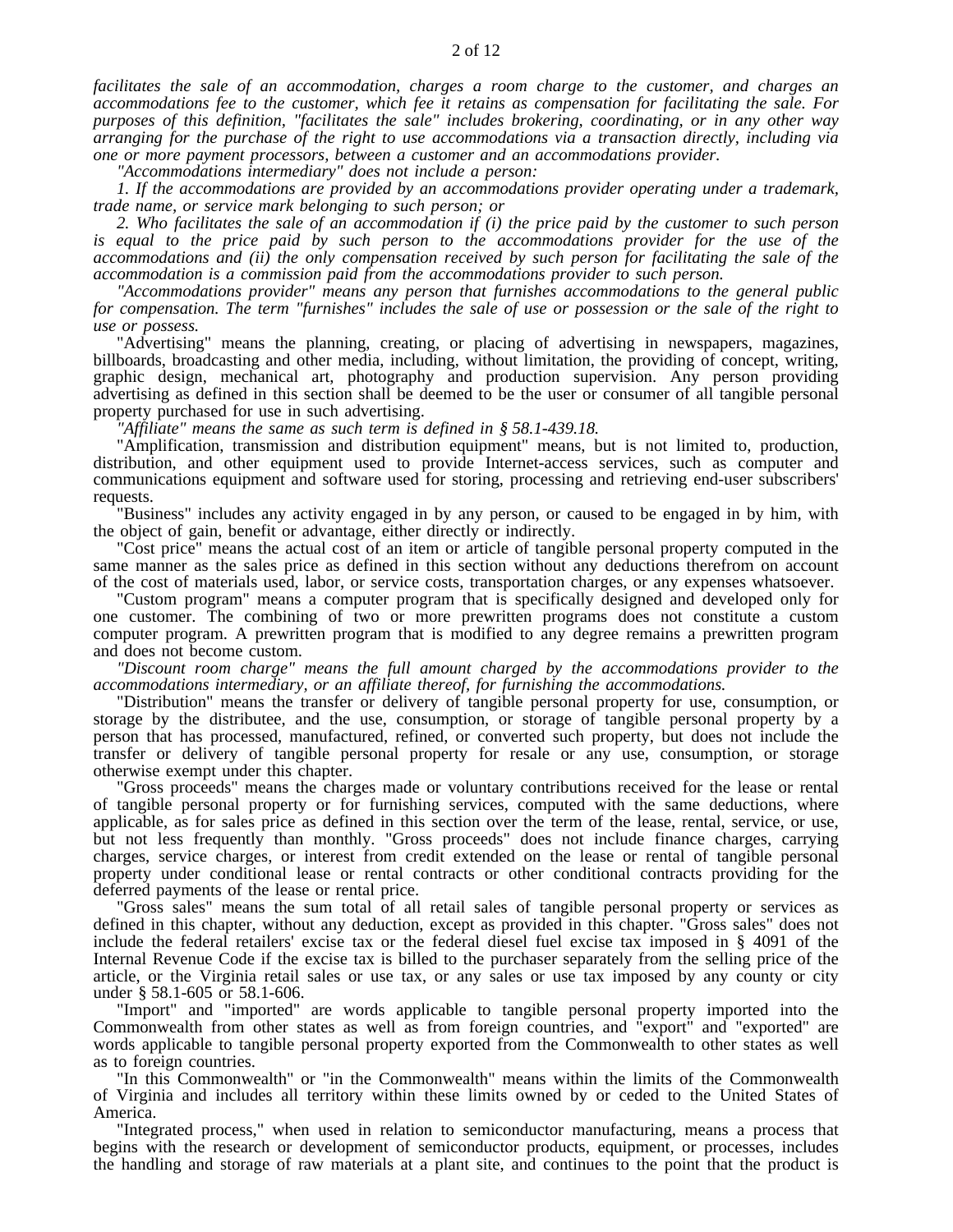packaged for final sale and either shipped or conveyed to a warehouse. Without limiting the foregoing, any semiconductor equipment, fuel, power, energy, supplies, or other tangible personal property shall be deemed used as part of the integrated process if its use contributes, before, during, or after production, to higher product quality, production yields, or process efficiencies. Except as otherwise provided by law, "integrated process" does not mean general maintenance or administration.

"Internet" means collectively, the myriad of computer and telecommunications facilities, which comprise the interconnected worldwide network of computer networks.

"Internet service" means a service that enables users to access proprietary and other content, information electronic mail, and the Internet as part of a package of services sold to end-user subscribers.

"Lease or rental" means the leasing or renting of tangible personal property and the possession or use thereof by the lessee or renter for a consideration, without transfer of the title to such property.

"Manufacturing, processing, refining, or conversion" includes the production line of the plant starting with the handling and storage of raw materials at the plant site and continuing through the last step of production where the product is finished or completed for sale and conveyed to a warehouse at the production site, and also includes equipment and supplies used for production line testing and quality control. "Manufacturing" also includes the necessary ancillary activities of newspaper and magazine printing when such activities are performed by the publisher of any newspaper or magazine for sale daily or regularly at average intervals not exceeding three months.

The determination of whether any manufacturing, mining, processing, refining or conversion activity is industrial in nature shall be made without regard to plant size, existence or size of finished product inventory, degree of mechanization, amount of capital investment, number of employees or other factors relating principally to the size of the business. Further, "industrial in nature" includes, but is not limited to, those businesses classified in codes 10 through 14 and 20 through 39 published in the Standard Industrial Classification Manual for 1972 and any supplements issued thereafter.

"Modular building" means, but is not limited to, single and multifamily houses, apartment units, commercial buildings, and permanent additions thereof, comprised of one or more sections that are intended to become real property, primarily constructed at a location other than the permanent site, built to comply with the Virginia Industrialized Building Safety Law (§ 36-70 et seq.) as regulated by the Virginia Department of Housing and Community Development, and shipped with most permanent components in place to the site of final assembly. For purposes of this chapter, "modular building" does not include a mobile office as defined in § 58.1-2401 or any manufactured building subject to and certified under the provisions of the National Manufactured Housing Construction and Safety Standards Act of 1974 (42 U.S.C. § 5401 et seq.).

"Modular building manufacturer" means a person that owns or operates a manufacturing facility and is engaged in the fabrication, construction and assembling of building supplies and materials into modular buildings, as defined in this section, at a location other than at the site where the modular building will be assembled on the permanent foundation and may or may not be engaged in the process of affixing the modules to the foundation at the permanent site.

"Modular building retailer" means any person that purchases or acquires a modular building from a modular building manufacturer, or from another person, for subsequent sale to a customer residing within or outside of the Commonwealth, with or without installation of the modular building to the foundation at the permanent site.

"Motor vehicle" means a "motor vehicle" as defined in § 58.1-2401, taxable under the provisions of the Virginia Motor Vehicles Sales and Use Tax Act (§ 58.1-2400 et seq.) and upon the sale of which all applicable motor vehicle sales and use taxes have been paid.

"Occasional sale" means a sale of tangible personal property not held or used by a seller in the course of an activity for which it is required to hold a certificate of registration, including the sale or exchange of all or substantially all the assets of any business and the reorganization or liquidation of any business, provided that such sale or exchange is not one of a series of sales and exchanges sufficient in number, scope and character to constitute an activity requiring the holding of a certificate of registration.

"Open video system" means an open video system authorized pursuant to 47 U.S.C. § 573 and, for purposes of this chapter only, also includes Internet service regardless of whether the provider of such service is also a telephone common carrier.

"Person" includes any individual, firm, copartnership, cooperative, nonprofit membership corporation, joint venture, association, corporation, estate, trust, business trust, trustee in bankruptcy, receiver, auctioneer, syndicate, assignee, club, society, or other group or combination acting as a unit, body politic or political subdivision, whether public or private, or quasi-public, and the plural of "person" means the same as the singular.

"Prewritten program" means a computer program that is prepared, held or existing for general or repeated sale or lease, including a computer program developed for in-house use and subsequently sold or leased to unrelated third parties.

"Qualifying locality" means Charlotte County, Gloucester County, Halifax County, Henry County,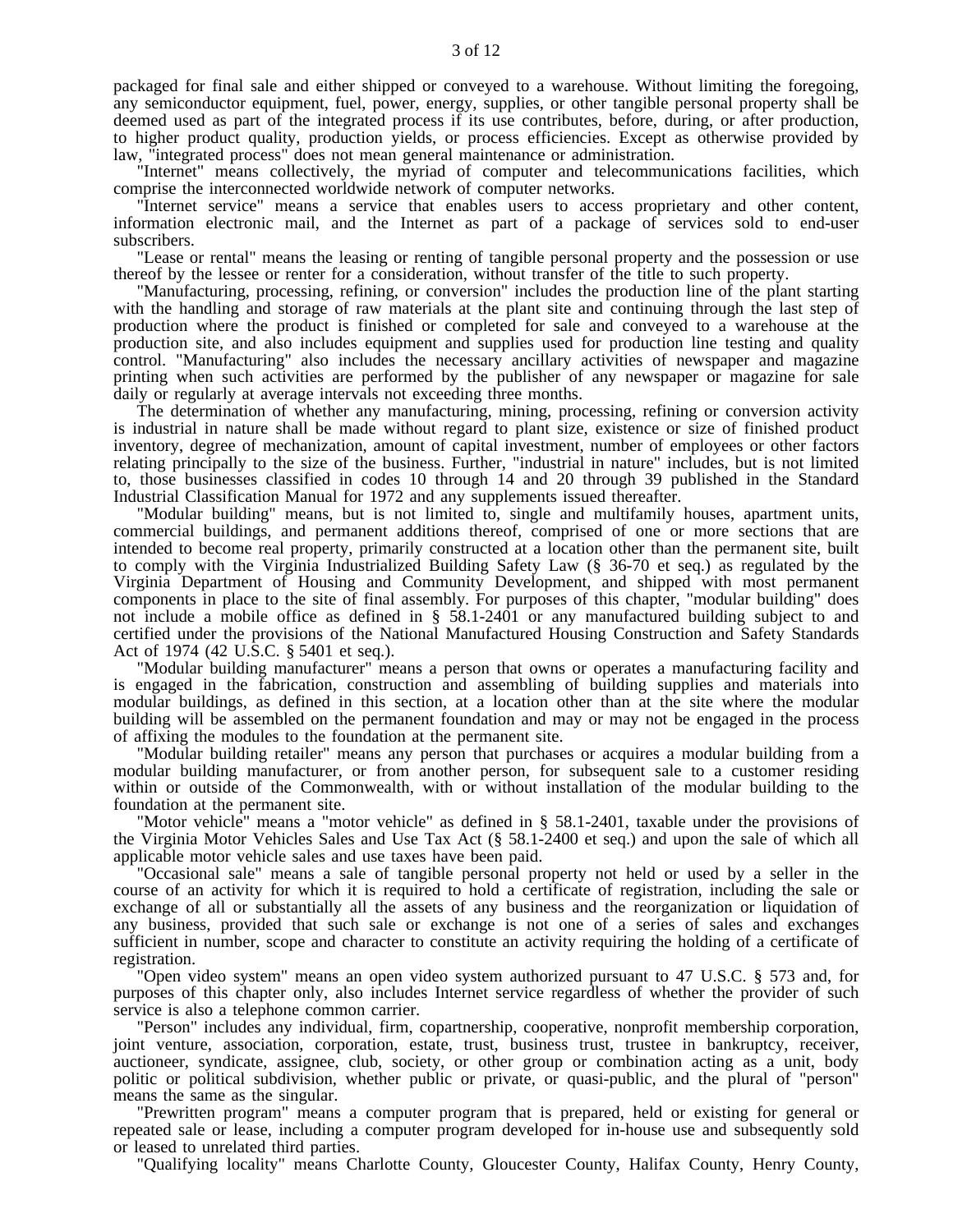Mecklenburg County, Northampton County, Patrick County, Pittsylvania County, or the City of Danville.

"Railroad rolling stock" means locomotives, of whatever motive power, autocars, railroad cars of every kind and description, and all other equipment determined by the Tax Commissioner to constitute railroad rolling stock.

"Remote seller" means any dealer deemed to have sufficient activity within the Commonwealth to require registration under § 58.1-613 under the criteria specified in subdivision C 10 or 11 of § 58.1-612 or any software provider acting on behalf of such dealer.

"Retail sale" or a "sale at retail" means a sale to any person for any purpose other than for resale in the form of tangible personal property or services taxable under this chapter, and shall include any such transaction as the Tax Commissioner upon investigation finds to be in lieu of a sale. All sales for resale must be made in strict compliance with regulations applicable to this chapter. Any dealer making a sale for resale which is not in strict compliance with such regulations shall be personally liable for payment of the tax.

The terms "retail sale" and a "sale at retail" specifically include the following: (i) the sale or charges for any room or rooms, lodgings, or accommodations furnished to transients for less than 90 continuous days by any hotel, motel, inn, tourist camp, tourist cabin, camping grounds, club, or any other place in which rooms, lodging, space, or accommodations are regularly furnished to transients for a consideration; (ii) sales of tangible personal property to persons for resale when because of the operation of the business, or its very nature, or the lack of a place of business in which to display a certificate of registration, or the lack of a place of business in which to keep records, or the lack of adequate records, or because such persons are minors or transients, or because such persons are engaged in essentially service businesses, or for any other reason there is likelihood that the Commonwealth will lose tax funds due to the difficulty of policing such business operations; (iii) the separately stated charge made for automotive refinish repair materials that are permanently applied to or affixed to a motor vehicle during its repair; and (iv) the separately stated charge for equipment available for lease or purchase by a provider of satellite television programming to the customer of such programming. Equipment sold to a provider of satellite television programming for subsequent lease or purchase by the customer of such programming shall be deemed a sale for resale. The Tax Commissioner is authorized to promulgate regulations requiring vendors of or sellers to such persons to collect the tax imposed by this chapter on the cost price of such tangible personal property to such persons and may refuse to issue certificates of registration to such persons. The terms "retail sale" and a "sale at retail" also specifically include the separately stated charge made for supplies used during automotive repairs whether or not there is transfer of title or possession of the supplies and whether or not the supplies are attached to the automobile. The purchase of such supplies by an automotive repairer for sale to the customer of such repair services shall be deemed a sale for resale.

The term "transient" does not include a purchaser of camping memberships, time-shares, condominiums, or other similar contracts or interests that permit the use of, or constitute an interest in, real estate, however created or sold and whether registered with the Commonwealth or not. Further, a purchaser of a right or license which entitles the purchaser to use the amenities and facilities of a specific real estate project on an ongoing basis throughout its term shall not be deemed a transient, provided, however, that the term or time period involved is for seven years or more.

The terms "retail sale" and "sale at retail" do not include a transfer of title to tangible personal property after its use as tools, tooling, machinery or equipment, including dies, molds, and patterns, if (i) at the time of purchase, the purchaser is obligated, under the terms of a written contract, to make the transfer and (ii) the transfer is made for the same or a greater consideration to the person for whom the purchaser manufactures goods.

"Retailer" means every person engaged in the business of making sales at retail, or for distribution, use, consumption, or storage to be used or consumed in the Commonwealth.

*"Room charge" means the full retail price charged to the customer by the accommodations intermediary for the use of the accommodations, including any accommodations fee, before taxes. The room charge shall be determined in accordance with 23VAC10-210-730 and the related rulings of the Department on the same.*

"Sale" means any transfer of title or possession, or both, exchange, barter, lease or rental, conditional or otherwise, in any manner or by any means whatsoever, of tangible personal property and any rendition of a taxable service for a consideration, and includes the fabrication of tangible personal property for consumers who furnish, either directly or indirectly, the materials used in fabrication, and the furnishing, preparing, or serving for a consideration of any tangible personal property consumed on the premises of the person furnishing, preparing, or serving such tangible personal property. A transaction whereby the possession of property is transferred but the seller retains title as security for the payment of the price shall be deemed a sale.

"Sales price" means the total amount for which tangible personal property or services are sold, including any services that are a part of the sale, valued in money, whether paid in money or otherwise, and includes any amount for which credit is given to the purchaser, consumer, or lessee by the dealer, without any deduction therefrom on account of the cost of the property sold, the cost of materials used,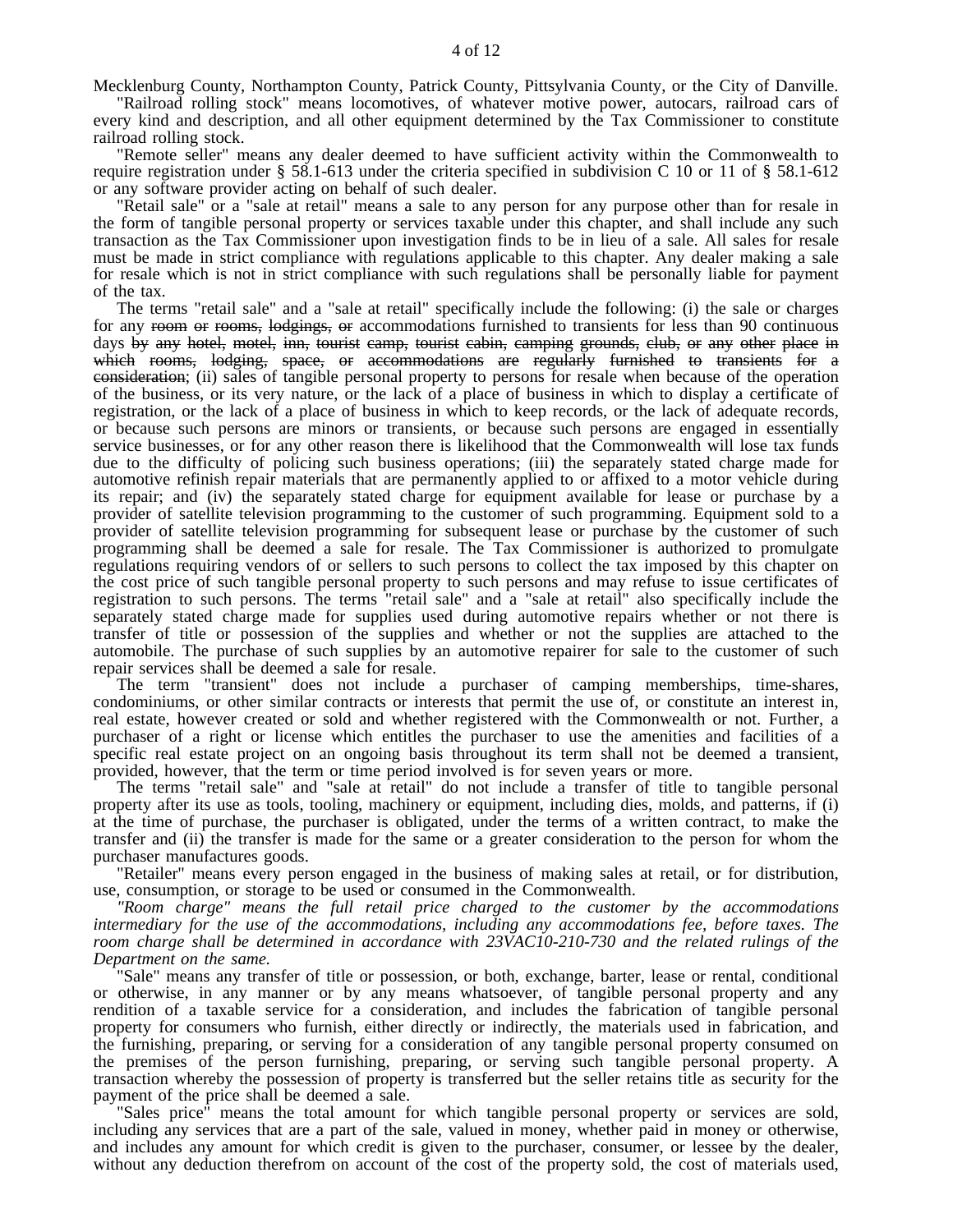labor or service costs, losses or any other expenses whatsoever. "Sales price" does not include (i) any cash discount allowed and taken; (ii) finance charges, carrying charges, service charges or interest from credit extended on sales of tangible personal property under conditional sale contracts or other conditional contracts providing for deferred payments of the purchase price; (iii) separately stated local property taxes collected; (iv) that portion of the amount paid by the purchaser as a discretionary gratuity added to the price of a meal; or (v) that portion of the amount paid by the purchaser as a mandatory gratuity or service charge added by a restaurant to the price of a meal, but only to the extent that such mandatory gratuity or service charge does not exceed 20 percent of the price of the meal. Where used articles are taken in trade, or in a series of trades as a credit or part payment on the sale of new or used articles, the tax levied by this chapter shall be paid on the net difference between the sales price of the new or used articles and the credit for the used articles.

"Semiconductor cleanrooms" means the integrated systems, fixtures, piping, partitions, flooring, lighting, equipment, and all other property used to reduce contamination or to control airflow, temperature, humidity, vibration, or other environmental conditions required for the integrated process of semiconductor manufacturing.

"Semiconductor equipment" means (i) machinery or tools or repair parts or replacements thereof; (ii) the related accessories, components, pedestals, bases, or foundations used in connection with the operation of the equipment, without regard to the proximity to the equipment, the method of attachment, or whether the equipment or accessories are affixed to the realty; (iii) semiconductor wafers and other property or supplies used to install, test, calibrate or recalibrate, characterize, condition, measure, or maintain the equipment and settings thereof; and (iv) equipment and supplies used for quality control testing of product, materials, equipment, or processes; or the measurement of equipment performance or production parameters regardless of where or when the quality control, testing, or measuring activity takes place, how the activity affects the operation of equipment, or whether the equipment and supplies come into contact with the product.

"Storage" means any keeping or retention of tangible personal property for use, consumption or distribution in the Commonwealth, or for any purpose other than sale at retail in the regular course of business.

"Tangible personal property" means personal property that may be seen, weighed, measured, felt, or touched, or is in any other manner perceptible to the senses. "Tangible personal property" does not include stocks, bonds, notes, insurance or other obligations or securities. "Tangible personal property" includes (i) telephone calling cards upon their initial sale, which shall be exempt from all other state and local utility taxes, and (ii) manufactured signs.

"Use" means the exercise of any right or power over tangible personal property incident to the ownership thereof, except that it does not include the sale at retail of that property in the regular course of business. "Use" does not include the exercise of any right or power, including use, distribution, or storage, over any tangible personal property sold to a nonresident donor for delivery outside of the Commonwealth to a nonresident recipient pursuant to an order placed by the donor from outside the Commonwealth via mail or telephone. "Use" does not include any sale determined to be a gift transaction, subject to tax under § 58.1-604.6.

"Use tax" refers to the tax imposed upon the use, consumption, distribution, and storage as defined in this section.

"Used directly," when used in relation to manufacturing, processing, refining, or conversion, refers to those activities that are an integral part of the production of a product, including all steps of an integrated manufacturing or mining process, but not including ancillary activities such as general maintenance or administration. When used in relation to mining, "used directly" refers to the activities specified in this definition and, in addition, any reclamation activity of the land previously mined by the mining company required by state or federal law.

"Video programmer" means a person that provides video programming to end-user subscribers.

"Video programming" means video and/or information programming provided by or generally considered comparable to programming provided by a cable operator, including, but not limited to, Internet service.

# **§ 58.1-603. (Contingent expiration date) Imposition of sales tax.**

There is hereby levied and imposed, in addition to all other taxes and fees of every kind now imposed by law, a license or privilege tax upon every person who engages in the business of selling at retail or distributing tangible personal property in this Commonwealth, or who rents or furnishes any of the things or services taxable under this chapter, or who stores for use or consumption in this Commonwealth any item or article of tangible personal property as defined in this chapter, or who leases or rents such property within this Commonwealth, in the amount of 4.3 percent:

1. Of the gross sales price of each item or article of tangible personal property when sold at retail or distributed in this Commonwealth.

2. Of the gross proceeds derived from the lease or rental of tangible personal property, where the lease or rental of such property is an established business, or part of an established business, or the same is incidental or germane to such business.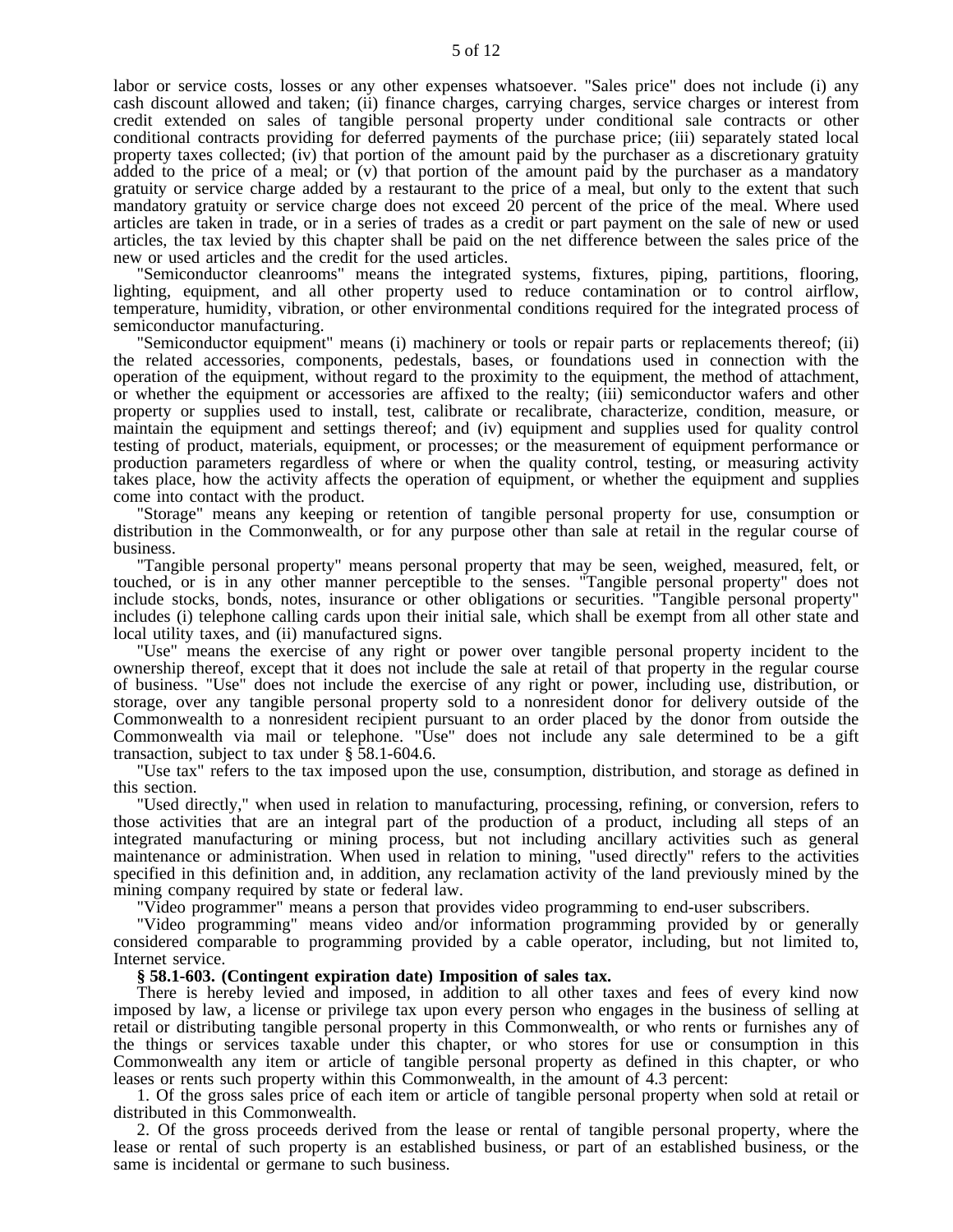3. Of the cost price of each item or article of tangible personal property stored in this Commonwealth for use or consumption in this Commonwealth.

4. Of the gross proceeds derived from the sale or charges for rooms, lodgings or accommodations furnished to transients as set out in the definition of "retail sale" in § 58.1-602.

5. Of the gross sales of any services that are expressly stated as taxable within this chapter.

# **§ 58.1-603. (Contingent effective date) Imposition of sales tax.**

There is hereby levied and imposed, in addition to all other taxes and fees of every kind now imposed by law, a license or privilege tax upon every person who engages in the business of selling at retail or distributing tangible personal property in this Commonwealth, or who rents or furnishes any of the things or services taxable under this chapter, or who stores for use or consumption in this Commonwealth any item or article of tangible personal property as defined in this chapter, or who leases or rents such property within this Commonwealth, in the amount of three and one-half percent through midnight on July 31, 2004, and four percent beginning on and after August 1, 2004:

1. Of the gross sales price of each item or article of tangible personal property when sold at retail or distributed in this Commonwealth.

2. Of the gross proceeds derived from the lease or rental of tangible personal property, where the lease or rental of such property is an established business, or part of an established business, or the same is incidental or germane to such business.

3. Of the cost price of each item or article of tangible personal property stored in this Commonwealth for use or consumption in this Commonwealth.

4. Of the gross proceeds derived from the sale or charges for rooms, lodgings or accommodations furnished to transients as set out in the definition of "retail sale" in § 58.1-602.

5. Of the gross sales of any services which are expressly stated as taxable within this chapter.

*§ 58.1-612.2. Tax collectible from accommodations providers and intermediaries.*

*A. For any retail sale of accommodations not facilitated by an accommodations intermediary, the accommodations provider shall collect the retail sales and use taxes imposed in accordance with this chapter, computed on the total charges for the accommodations, and shall remit the same to the Department and shall be liable for the same.*

*B. For any retail sale of accommodations facilitated by an accommodations intermediary, the accommodations intermediary shall be deemed under this chapter as a dealer making a retail sale of an accommodation. The accommodations intermediary shall collect the retail sales and use taxes imposed in accordance with this chapter, computed on the room charge. When the accommodations are at a hotel, the accommodations intermediary shall remit the taxes on the accommodations fee to the Department and shall remit any remaining taxes to the hotel, which shall remit such taxes to the Department. When the accommodations are at a short-term rental, as defined in § 15.2-983, or at any other accommodations, the accommodations intermediary shall remit the taxes on the room charge to the Department.*

*C. An accommodations intermediary shall not be liable for retail sales and use taxes remitted to an accommodations provider but that are not then remitted to the Department by the accommodations provider. For any retail sale of accommodations facilitated by an accommodations intermediary, an* accommodations provider shall be liable for that portion of retail sales and use taxes that relates to the *discount room charge only to the extent that the accommodations intermediary has remitted such taxes to the accommodations provider.*

*D. For any retail sale of accommodations facilitated by an accommodations intermediary, nothing herein shall relieve the accommodations provider from liability for retail sales and use taxes on any amounts charged directly to the customer by the accommodations provider that are not collected by the accommodations intermediary.*

*E. For any retail sale of accommodations not facilitated by an accommodations intermediary, the accommodations provider shall separately state the amount of the tax on the bill, invoice, or similar documentation and shall add the tax to the total charges charged to the transient by the accommodations provider. For any retail sale of accommodations facilitated by an accommodations intermediary, the accommodations intermediary shall separately state the amount of the tax on the bill, invoice, or similar documentation and shall add the tax to the room charge; thereafter, such tax shall be a debt from the customer to the accommodations intermediary, recoverable at law in the same manner as other debts.*

### *§ 58.1-3818.8. Definitions.*

*As used in this article, unless the context requires a different meaning:*

*"Accommodations" means any room or space for which tax is imposed on the retail sale of the same pursuant to this article.*

*"Accommodations fee" means the same as such term is defined in § 58.1-602.*

*"Accommodations intermediary" means the same as such term is defined in § 58.1-602.*

*"Accommodations provider" means the same as such term is defined in § 58.1-602.*

*"Affiliate" means the same as such term is defined in § 58.1-439.18.*

*"Discount room charge" means the same as such term is defined in § 58.1-602.*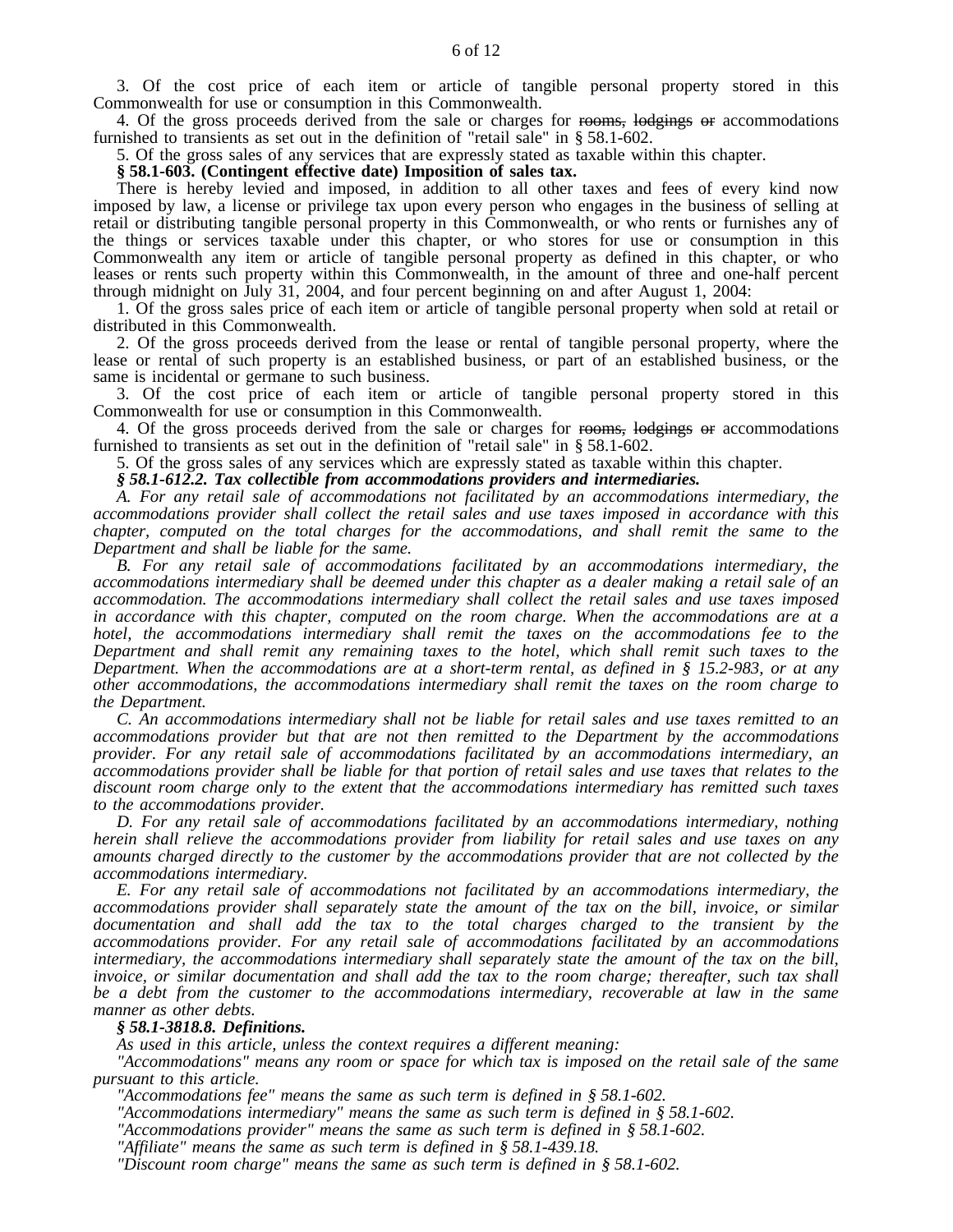*"Retail sale" means a sale to any person for any purpose other than for resale.*

*"Room charge" means the same as such term is defined in § 58.1-602.*

**§ 58.1-3819. (Effective May 1, 2021) Transient occupancy tax.**

A. 1. Any county, by duly adopted ordinance, may levy a transient occupancy tax on hotels, motels, boarding houses, travel campgrounds, and other facilities offering guest rooms rented out for continuous occupancy for fewer than 30 consecutive days. *The tax shall be imposed on the total price paid by the customer for the use or possession of the room or space occupied in a retail sale.* Such tax shall be in such amount and on such terms as the governing body may, by ordinance, prescribe.

2. Unless otherwise provided in this article, any county that imposes a transient occupancy tax at a rate greater than two percent shall, by ordinance, provide that (i) any excess from a rate over two percent shall be designated and spent solely for such purpose as was authorized under this article prior to January 1, 2020, or (ii) if clause (i) is inapplicable, any excess from a rate over two percent but not exceeding five percent shall be designated and spent solely for tourism and travel, marketing of tourism or initiatives that, as determined after consultation with the local tourism industry organizations, including representatives of lodging properties located in the county, attract travelers to the locality, increase occupancy at lodging properties, and generate tourism revenues in the locality. Unless otherwise provided in this article, for any county that imposes a transient occupancy tax pursuant to this section or an additional transient occupancy tax pursuant to another provision of this article, any excess over five percent, combining the rates of all taxes imposed pursuant to this article, shall not be restricted in its use and may be spent in the same manner as general revenues. If any locality has enacted an additional transient occupancy tax pursuant to subsection C of  $\S$  58.1-3823, then the governing body of the locality shall be deemed to have complied with the requirement that it consult with local tourism industry organizations, including lodging properties. If there are no local tourism industry organizations in the locality, the governing body shall hold a public hearing prior to making any determination relating to how to attract travelers to the locality and generate tourism revenues in the locality.

B. The tax imposed hereunder shall not apply to rooms or spaces rented and continuously occupied by the same individual or same group of individuals for 30 or more days in hotels, motels, boarding houses, travel campgrounds, and other facilities offering guest rooms. In addition, that portion of any tax imposed hereunder in excess of two percent shall not apply to travel campgrounds in Stafford County.

C. Nothing herein contained shall affect any authority heretofore granted to any county, city or town to levy such a transient occupancy tax. The county tax limitations imposed pursuant to  $\S$  58.1-3711 shall apply to any tax levied under this section, mutatis mutandis.

D. Any county, city or town that requires local hotel and motel businesses, or any class thereof, to collect, account for and remit to such locality a local tax imposed on the consumer may allow such businesses a commission for such service in the form of a deduction from the tax remitted. Such commission shall be provided for by ordinance, which shall set the rate thereof at no less than three percent and not to exceed five percent of the amount of tax due and accounted for. No commission shall be allowed if the amount due was delinquent.

E. All transient occupancy tax collections shall be deemed to be held in trust for the county, city or town imposing the tax.

### **§ 58.1-3819.1. Transient occupancy tax; Roanoke County.**

1. Notwithstanding any other provision of law, general or special, and in lieu of any authority to impose a transient occupancy tax in any other provision of law, general or special, Roanoke County may impose a total transient occupancy tax not to exceed seven percent of the amount of the charge for the occupancy of any room or space occupied or for the occupancy of any overnight guest room *total price* paid by the customer for the use or possession of any room, space, or overnight guest room occupied in *a retail sale*. The tax imposed hereunder shall not apply to rooms or spaces rented and continuously occupied by the same individual or same group of individuals for 30 or more days.

2. The revenue generated and collected from the two percent tax rate increase shall be designated and expended solely for advertising the Roanoke metropolitan area as an overnight tourist destination by members of the Roanoke Valley Convention and Visitors Bureau. For purposes of this subsection, "advertising the Roanoke metropolitan area as an overnight tourism destination" means advertising that is intended to attract visitors from a sufficient distance so as to require an overnight stay.

### **§ 58.1-3823. (Effective May 1, 2021) Additional transient occupancy tax for certain counties.**

A. Hanover County, Chesterfield County and Henrico County may impose:

1. An additional transient occupancy tax not to exceed four percent of the amount of the charge for the occupancy of any room or space occupied *total price paid by the customer for the use or possession of any room or space occupied in a retail sale*. The tax imposed hereunder shall not apply to rooms or spaces rented and continuously occupied by the same individual or same group of individuals for 30 or more days. The revenues collected from the additional tax shall be designated and spent for promoting tourism, travel or business that generates tourism or travel in the Richmond metropolitan area; and

2. An additional transient occupancy tax not to exceed two percent of the amount of the charge for the occupancy of any room or space occupied *total price paid by the customer for the use or possession of any room or space occupied in a retail sale*. The tax imposed hereunder shall not apply to rooms or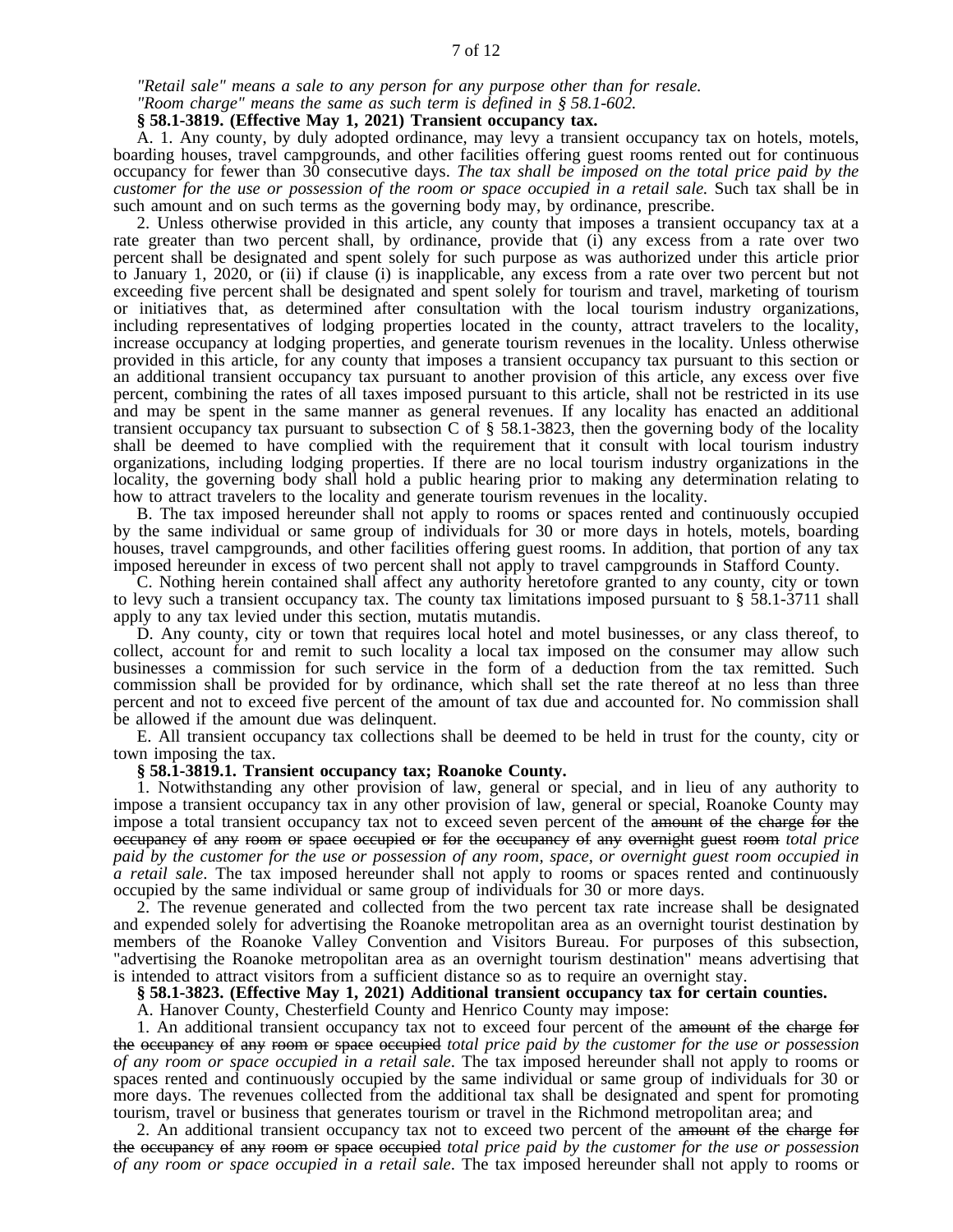spaces rented and continuously occupied by the same individual or same group of individuals for 30 or more days. The revenues collected from the additional tax shall be designated and spent for expanding the Richmond Centre, a convention and exhibition facility in the City of Richmond.

3. An additional transient occupancy tax not to exceed one percent of the amount of the charge for the occupancy of any room or space occupied *total price paid by the customer for the use or possession of any room or space occupied in a retail sale*. The tax imposed hereunder shall not apply to rooms or spaces rented and continuously occupied by the same individual or group of individuals for 30 or more days. The revenues collected from the additional tax shall be designated and spent for the development and improvement of the Virginia Performing Arts Foundation's facilities in Richmond, for promoting the use of the Richmond Centre and for promoting tourism, travel or business that generates tourism and travel in the Richmond metropolitan area.

B. Any county with the county manager plan of government may impose an additional transient occupancy tax not to exceed two percent of the amount of the charge for the occupancy of any room or space occupied *total price paid by the customer for the use or possession of any room or space occupied in a retail sale*, provided *that* the county's governing body approves the construction of a county conference center. The tax imposed hereunder shall not apply to rooms or spaces rented and continuously occupied by the same individual or same group of individuals for 30 or more days. The revenues collected from the additional tax shall be designated and spent for the design, construction, debt payment, and operation of such conference center.

C. (For expiration date, see Acts 2018, c. 850) The Counties of James City and York may impose an additional transient occupancy tax *for the use or possession of any overnight guest room in an amount* not to exceed \$2 per room per night for the occupancy of any overnight guest room. The tax imposed by this subsection shall not apply to travel campground sites or to rooms or spaces rented and continuously occupied by the same individual or same group of individuals for 30 or more days. Of the revenues generated by the tax authorized by this subsection, one-half of the revenues generated from each night of occupancy of an overnight guest room shall be deposited into the Historic Triangle Marketing Fund, created pursuant to subdivision E 1 of § 58.1-603.2, and one-half of the revenues shall be retained by the locality in which the tax is imposed.

C. (For effective date, see Acts 2018, c. 850) 1. The Counties of James City and York may impose an additional transient occupancy tax *for the use or possession of any overnight guest room in an amount* not to exceed \$2 per room per night for the occupancy of any overnight guest room. The revenues collected from the additional tax shall be designated and expended solely for advertising the Historic Triangle area, which includes all of the City of Williamsburg and the Counties of James City and York, as an overnight tourism destination by the members of the Williamsburg Area Destination Marketing Committee of the Greater Williamsburg Chamber and Tourism Alliance. The tax imposed by this subsection shall not apply to travel campground sites or to rooms or spaces rented and continuously occupied by the same individual or same group of individuals for 30 or more days.

2. The Williamsburg Area Destination Marketing Committee shall consist of the members as provided herein. The governing bodies of the City of Williamsburg, the County of James City, and the County of York shall each designate one of their members to serve as members of the Williamsburg Area Destination Marketing Committee. These three members of the Committee shall have two votes apiece. In no case shall a person who is a member of the Committee by virtue of the designation of a local governing body be eligible to be selected a member of the Committee pursuant to subdivision a.

a. Further, one member of the Committee shall be selected by the Board of Directors of the Williamsburg Hotel and Motel Association; one member of the Committee shall be from The Colonial Williamsburg Foundation and shall be selected by the Foundation; one member of the Committee shall be an employee of Busch Gardens Europe/Water Country USA and shall be selected by Busch Gardens Europe/Water Country USA; one member of the Committee shall be from the Jamestown-Yorktown Foundation and shall be selected by the Foundation; one member of the Committee shall be selected by the Executive Committee of the Greater Williamsburg Chamber and Tourism Alliance; and one member of the Committee shall be the President and Chief Executive Officer of the Virginia Tourism Authority who shall serve ex officio. Each of these six members of the Committee shall have one vote apiece. The President of the Greater Williamsburg Chamber and Tourism Alliance shall serve ex officio with nonvoting privileges unless chosen by the Executive Committee of the Greater Williamsburg Chamber and Tourism Alliance to serve as its voting representative. The Executive Director of the Williamsburg Hotel and Motel Association shall serve ex officio with nonvoting privileges unless chosen by the Board of Directors of the Williamsburg Hotel and Motel Association to serve as its voting representative.

In no case shall more than one person of the same local government, including the governing body of the locality, serve as a member of the Committee at the same time.

If at any time a person who has been selected to the Committee by other than a local governing body becomes or is (a) a member of the local governing body of the City of Williamsburg, the County of James City, or the County of York, or (b) an employee of one of such local governments, the person shall be ineligible to serve as a member of the Committee while a member of the local governing body or an employee of one of such local governments. In such case, the body that selected the person to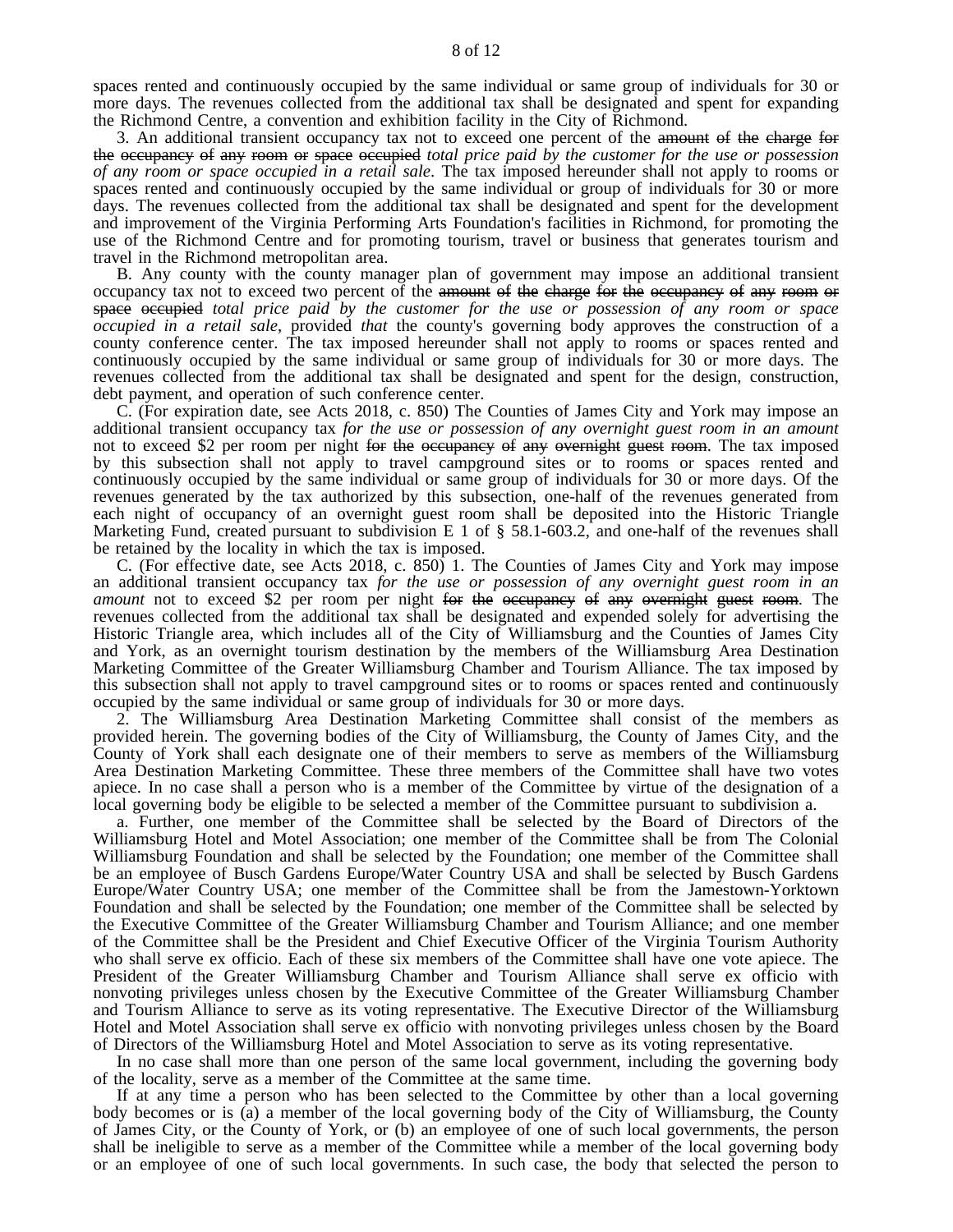serve as a member of the Commission shall promptly select another person to serve as a member of the Committee.

3. The Williamsburg Area Destination Marketing Committee shall maintain all authorities granted by this section. The Greater Williamsburg Chamber and Tourism Alliance shall serve as the fiscal agent for the Williamsburg Area Destination Marketing Committee with specific responsibilities to be defined in a contract between such two entities. The contract shall include provisions to reimburse the Greater Williamsburg Chamber and Tourism Alliance for annual audits and any other agreed-upon expenditures. The Williamsburg Area Destination Marketing Committee shall also contract with the Greater Williamsburg Chamber and Tourism Alliance to provide administrative support services as the entities shall mutually agree.

4. The provisions in subdivision 2 relating to the composition and voting powers of the Williamsburg Area Destination Marketing Committee shall be a condition of the authority to impose the tax provided herein.

For purposes of this subsection, "advertising the Historic Triangle area" as an overnight tourism destination means advertising that is intended to attract visitors from a sufficient distance so as to require an overnight stay of at least one night.

D. Bedford County may impose an additional transient occupancy tax not to exceed two percent of the amount of the charge for the occupancy of any room or space occupied *total price paid by the customer for the use or possession of any room or space occupied in a retail sale*. The tax imposed hereunder shall not apply to rooms or spaces rented and continuously occupied by the same individual or same group of individuals for 30 or more days.

The revenues collected from the additional tax shall be designated and spent solely for tourism and travel; marketing of tourism; or initiatives that, as determined after consultation with local tourism industry organizations, including representatives of lodging properties located in the county, attract travelers to the locality, increase occupancy at lodging properties, and generate tourism revenues in the locality.

E. Botetourt County may impose an additional transient occupancy tax not to exceed two percent of the amount of the charge for the occupancy of any room or space occupied *total price paid by the customer for the use or possession of any room or space occupied in a retail sale*. The tax imposed hereunder shall not apply to rooms or spaces rented and continuously occupied by the same individual or same group of individuals for 30 or more days.

The revenue generated and collected from the two percent tax rate increase shall be designated and expended solely for advertising the Roanoke metropolitan area as an overnight tourist destination by members of the Roanoke Valley Convention and Visitors Bureau. For purposes of this subsection, "advertising the Roanoke metropolitan area as an overnight tourism destination" means advertising that is intended to attract visitors from a sufficient distance so as to require an overnight stay.

F. The county tax limitations imposed pursuant to  $\S$  58.1-3711 shall apply to any tax levied under this section, mutatis mutandis.

G. The authority to impose a tax pursuant to this section shall be in addition to the authority provided by the provisions of § 58.1-3819.

#### **§ 58.1-3824. Additional transient occupancy tax in Fairfax County.**

In addition to such transient occupancy taxes as are authorized by this chapter, beginning July 1, 2004, Fairfax County may impose an additional transient occupancy tax not to exceed two percent of the amount of charge for the occupancy of any room or space occupied; *total price paid by the customer for the use or possession of any room or space occupied in a retail sale,* provided that the board of supervisors of the County appropriates the revenues collected from such tax as follows:

1. No more than 75 percent of such revenues shall be designated for and appropriated to Fairfax County to be spent for tourism promotion in the County after consultation with local tourism industry organizations and in support of the local tourism industry; and

2. The remaining portion of such revenues shall be designated for and appropriated to a nonprofit convention and visitor's bureau located in Fairfax County.

The tax imposed hereunder shall not apply to rooms or spaces rented and continuously occupied by the same individual or same group of individuals for 30 or more days.

For purposes of this section, "tourism promotion" means direct funding designated and spent solely for tourism, marketing of tourism or initiatives that, as determined in consultation with the local tourism industry organizations, attract travelers to the locality and generate tourism revenues in the locality.

## **§ 58.1-3825. Additional transient occupancy tax in Rockbridge County and the Cities of Lexington and Buena Vista.**

In addition to such transient occupancy taxes as are authorized by this chapter, Rockbridge County and the Cities of Lexington and Buena Vista may impose an additional transient occupancy tax not to exceed two percent of the amount of charge for the occupancy of any room or space occupied *total* price paid by the customer for the use or possession of any room or space occupied in a retail sale. The authority to impose such tax is hereby individually granted to the local governing bodies of such county and cities. However, if such tax is adopted, the local governing body of such county or cities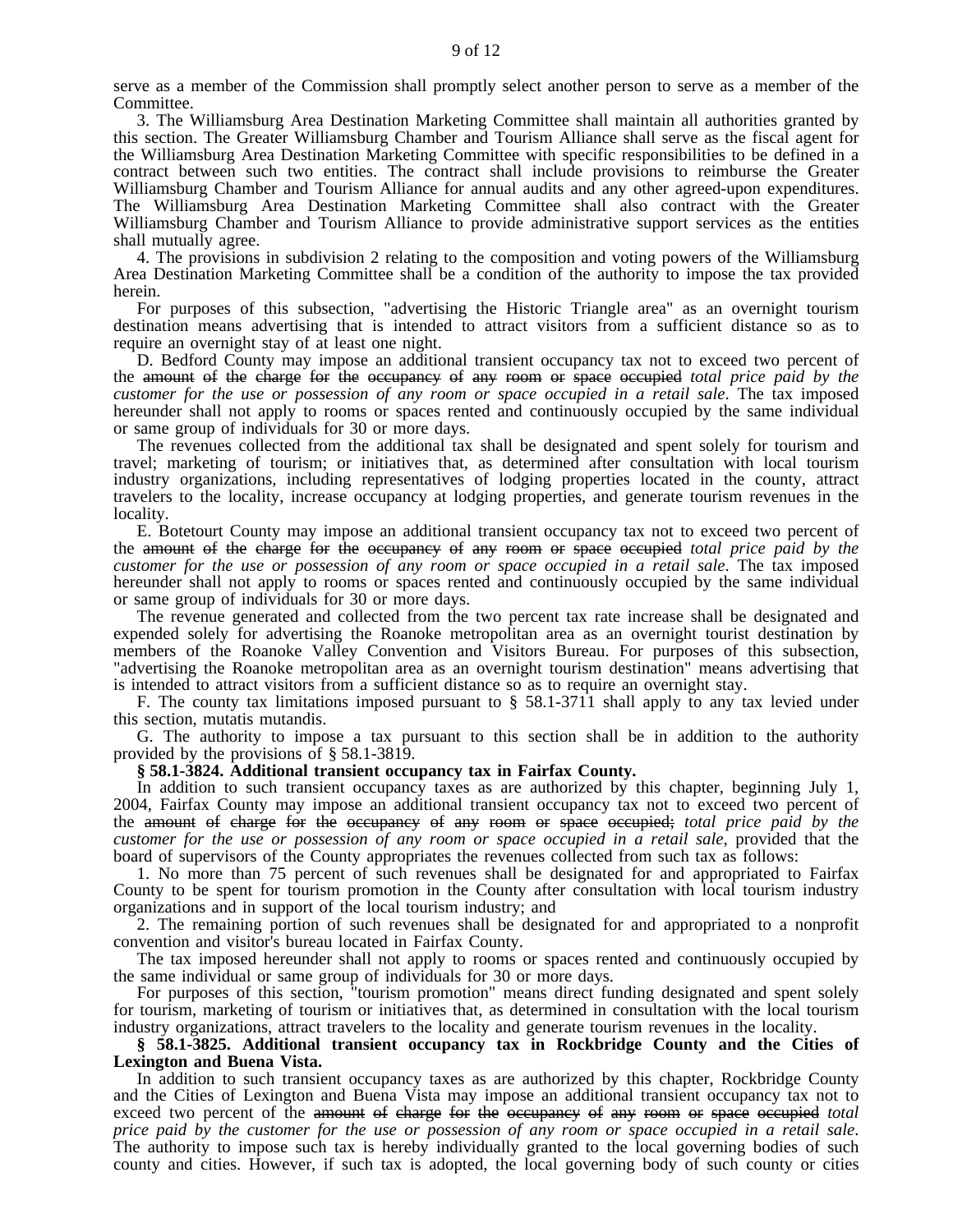adopting the tax shall appropriate the revenues collected therefrom to the Virginia Horse Center Foundation to be used by the Foundation for the sole purpose of making principal and interest payments on a promissory note or notes signed or executed by the Virginia Horse Center Foundation or the Virginia Equine Center Foundation prior to January 1, 2004, with the Rockbridge Industrial Development Authority as the obligee or payee, as part of an agreement for the Authority to issue bonds on behalf of or for improvements at the Virginia Horse Center Foundation, Virginia Equine Center Foundation, or Virginia Equine Center.

For purposes of this section, such note or notes signed or executed prior to January 1, 2004, shall include any notes or other indebtedness incurred to refinance such note or notes, regardless of the date of refinancing, provided that such refinancing shall not include any debt or the payment of any debt for any activity relating to the Virginia Horse Center Foundation, Virginia Equine Center Foundation, or Virginia Equine Center that occurs on or after January 1, 2004.

The tax imposed hereunder shall not apply to rooms or spaces rented and continuously occupied by the same individual or same group of individuals for 30 or more days. Such tax may no longer be imposed in such county or such cities after final payment of the note or notes described herein.

#### **§ 58.1-3825.2. Additional transient occupancy tax in Bath County.**

A. In addition to such transient occupancy tax as is authorized by § 58.1-3819, Bath County may impose an additional transient occupancy tax not to exceed two percent of the amount of the charge for the occupancy of any room or space occupied *total price paid by the customer for the use or possession of any room or space occupied in a retail sale*.

B. The revenues collected from the additional tax shall be designated and spent as follows:

1. One-half of such revenue shall be designated and spent solely for tourism and travel, marketing of tourism, or initiatives that, as determined after consultation with the local tourism industry organizations, attract travelers to the locality and generate tourism revenues in the locality. If there are no local tourism industry organizations in the locality, the governing body shall hold a public hearing prior to making any determination relating to how to attract travelers to the locality and generate tourism revenues in the locality.

2. One-half of such revenue shall be designated and spent solely for the design, operation, construction, improvement, acquisition, and debt service for such expenses on debt incurred after June 30, 2009, of tourism facilities, historic sites, beautification projects, promotion of the arts, regional tourism marketing efforts, capital costs related to travel and transportation including air service, public parks and recreation, and information centers that attract travelers to the locality and generate tourism revenues in the locality.

C. The tax imposed hereunder shall not apply to rooms or spaces rented and continuously occupied by the same individual or same group of individuals for 30 or more days in hotels, motels, boarding houses, travel campgrounds, and other facilities offering guest rooms.

D. If Bath County requires local hotel and motel businesses, or any class thereof, to collect, account for, and remit the tax imposed pursuant to this section, the County may allow such businesses a commission for such service in the form of a deduction from the tax remitted. Such commission shall be provided for by ordinance, which shall set the rate thereof, no less than three percent and not to exceed five percent of the amount of tax due and accounted for. No commission shall be allowed if the amount due is delinquent.

E. All tax collections pursuant to this section shall be deemed to be held in trust for Bath County.

# **§ 58.1-3825.3. (Effective May 1, 2021) Additional transient occupancy tax in Arlington County.**

In addition to the transient occupancy tax authorized by § 58.1-3819, Arlington County may impose an additional transient occupancy tax not to exceed one-fourth of one percent of the amount of the charge for the occupancy of any room or space occupied *total price paid by the customer for the use or possession of any room or space occupied in a retail sale*. The revenues collected from the additional tax shall be designated and spent for the purpose of promoting tourism and business travel in the county.

#### **§ 58.1-3826. Scope of transient occupancy tax.**

*A.* The transient occupancy tax imposed pursuant to the authority of this article shall be imposed only for the occupancy *use or possession* of any room or space that is suitable or intended for occupancy by transients for dwelling, lodging, or sleeping purposes.

*B. For any retail sale of accommodations not facilitated by an accommodations intermediary, the accommodations provider shall collect the tax imposed pursuant to this article, computed on the total* price paid for the use or possession of the accommodations, and shall remit the same to the locality and *shall be liable for the same.*

*C. For any retail sale of accommodations facilitated by an accommodations intermediary, the accommodations intermediary shall be deemed under this article as a facility making a retail sale of an accommodation. The accommodations intermediary shall collect the tax imposed pursuant to this article, computed on the room charge. When the accommodations are at a hotel, the accommodations intermediary shall remit the taxes on the accommodations fee to the locality and shall remit any remaining taxes to the hotel, which shall remit such taxes to the locality. When the accommodations are*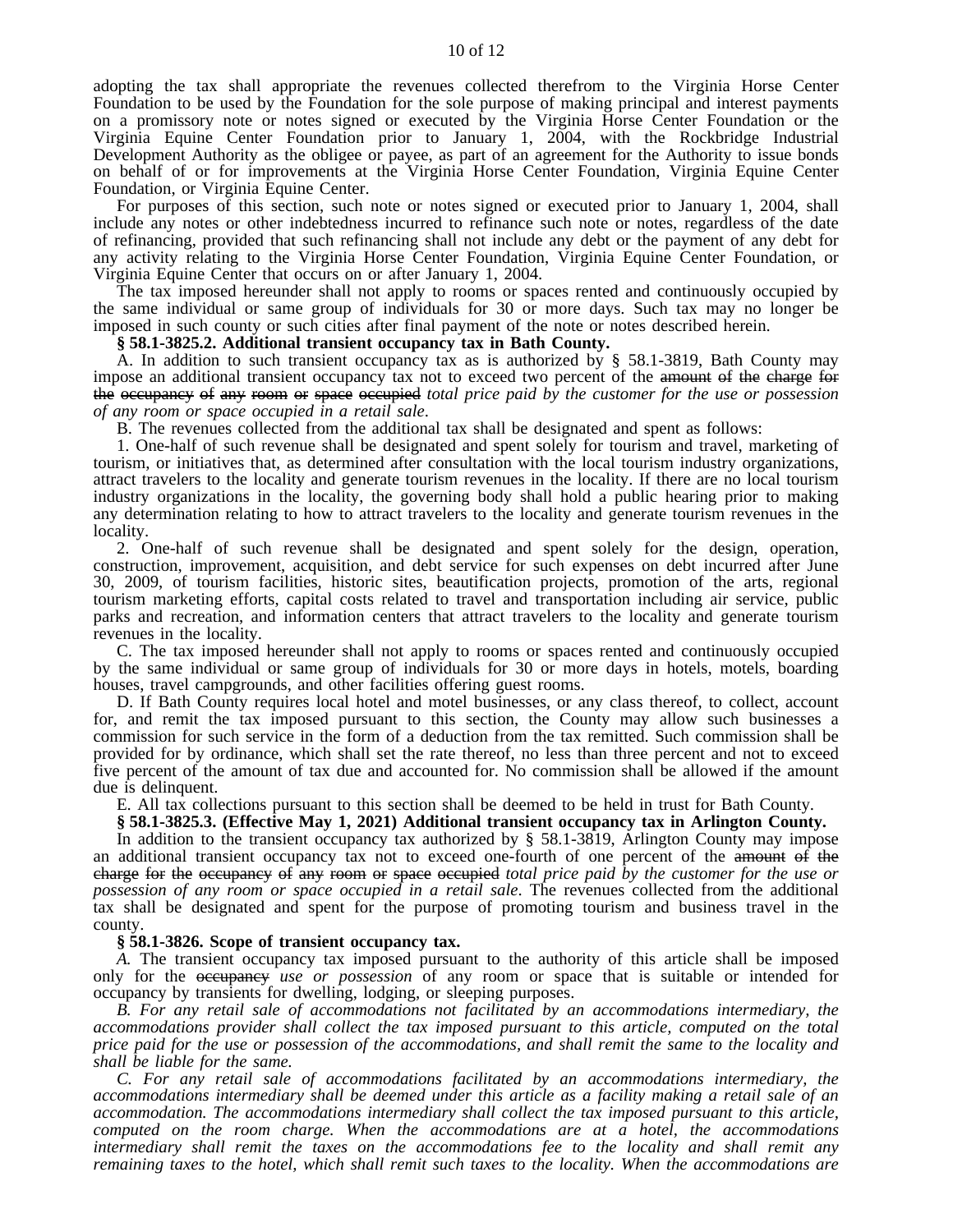*at a short-term rental, as defined in § 15.2-983, or at any other accommodations, the accommodations intermediary shall remit the taxes on the room charge to the locality.*

*D. An accommodations intermediary shall not be liable for taxes under this article remitted to an accommodations provider but that are then not remitted to the locality by the accommodations provider. For any retail sale of accommodations facilitated by an accommodations intermediary, an* accommodations provider shall be liable for that portion of the taxes under this article that relate to the *discount room charge only to the extent that the accommodations intermediary has remitted such taxes to the accommodations provider.*

*E. In any retail sale of any accommodations in which an accommodations intermediary does not facilitate the sale of the accommodations, the accommodations provider shall separately state the* amount of the tax in the bill, invoice, or similar documentation and shall add the tax to the total price *paid for the use or possession of the accommodations. In any retail sale of any accommodations in which an accommodations intermediary facilitates the sale of the accommodation, the accommodations intermediary shall separately state the amount of the tax on the bill, invoice, or similar documentation* and shall add the tax to the room charge; thereafter, such tax shall be a debt from the customer to the *accommodations intermediary, recoverable at law in the same manner as other debts.*

#### **§ 58.1-3842. Combined transient occupancy and food and beverage tax.**

A. Rappahannock County and Madison County, by duly adopted ordinance, are hereby authorized to levy a tax on occupancy *for the use or possession of any room or space occupied* in a bed and breakfast establishment on which the county is authorized to levy a transient occupancy tax under § 58.1-3819 and on food and beverages sold for human consumption within such establishment on which the county is authorized to levy a food and beverage tax under § 58.1-3833, when the charges for the occupancy *use or possession* of the room or space and for the sale of food and beverages are assessed in the aggregate and not separately stated. Such tax shall not exceed four percent of the total amount charged for the occupancy of the room or space occupied *price paid by the customer for the use or possession of the room or space occupied* and for the food and beverages. Such tax shall be in such amount and on such terms as the governing body may, by ordinance, prescribe. The tax shall be in addition to the sales tax currently imposed by the county pursuant to the authority of Chapter 6 (§ 58.1-600 et seq.). Collection of such tax shall be in a manner prescribed by the governing body. All taxes collected under the authority of this article shall be deemed to be held in trust for the county imposing the tax.

B. If a bed and breakfast establishment separately states charges for the occupancy *use or possession* of the room or space *occupied* and for the sale of food and beverages, a transient occupancy tax levied under § 58.1-3819 and a food and beverage tax levied under § 58.1-3833 shall apply to such separately stated charges, as applicable.

C. Any tax imposed pursuant to this article shall not apply within the limits of any town located in such county, where such town now, or hereafter, imposes a town meals tax or a town transient occupancy tax on the same subject. If the governing body of any town within a county, however, provides that a county tax authorized by this article shall apply within the limits of such town, then such tax may be imposed within such towns.

D. This tax shall be levied only if a food and beverage tax has been approved in a referendum within the county as provided by subsection A of § 58.1-3833. No county in which the levy of a food and beverage tax has been approved in a referendum pursuant to subsection A of § 58.1-3833 shall be required to submit an amendment to its meals tax ordinance or a further question to the voters in a referendum prior to adopting an ordinance adopting or amending the tax authorized by this article.

E. Nothing herein contained shall affect any authority heretofore granted to any county to levy a food and beverage tax or a transient occupancy tax.

### **§ 58.1-3843. Scope of transient occupancy tax.**

*A. As used in this section:*

*"Accommodations" means any room or space for which tax is imposed on the retail sale of the same pursuant to this article.*

*"Accommodations fee" means the same as such term is defined in § 58.1-602.*

*"Accommodations intermediary" means the same as such term is defined in § 58.1-602.*

*"Accommodations provider" means the same as such term is defined in § 58.1-602.*

*"Affiliate" means the same as such term is defined in § 58.1-439.18.*

*"Discount room charge" means the same as such term is defined in § 58.1-602.*

*"Retail sale" means a sale to any person for any purpose other than for resale.*

*"Room charge" means the same as such term is defined in § 58.1-602.*

*B.* Notwithstanding any other provision of law, general or special, the tax imposed on transient room rentals pursuant to the authority of this article shall be imposed only for the occupancy *use or possession* of any room or space that is suitable or intended for occupancy by transients for dwelling, lodging, or sleeping purposes.

*C. The scope of the transient occupancy tax imposed pursuant to this article shall be consistent with the scope of the transient occupancy tax imposed under Article 6 (§ 58.1-3818.8 et seq.).*

**2. That the provisions of the first enactment of this act shall become effective on September 1,**